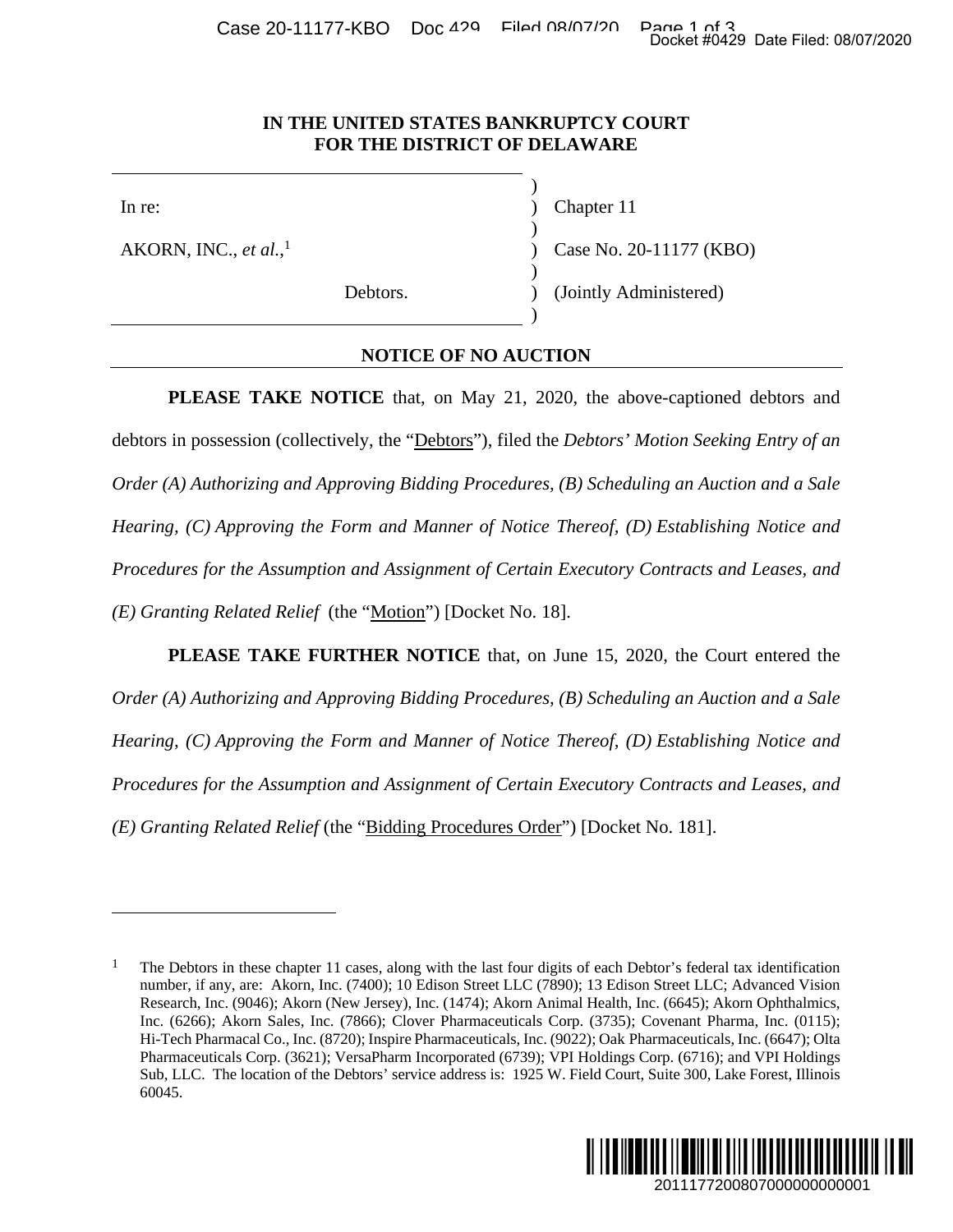**PLEASE TAKE FURTHER NOTICE** that the Bidding Procedures Order established August 3, 2020, at 5:00 p.m. (prevailing Eastern Time) (the "Bid Deadline") as the deadline by which all Qualified Bids (as defined in the Bidding Procedures Order) must be actually received by the Debtors.

**PLEASE TAKE FURTHER NOTICE** that the Debtors did not receive any Qualified Bids by the Bid Deadline.

**PLEASE TAKE FURTHER NOTICE** that since no Qualified Bids were received by the Bid Deadline, the Auction (as defined in the Bidding Procedures Order) will not take place.

**PLEASE TAKE FURTHER NOTICE** that, consistent with the Bidding Procedures Order, the deadline to object to approval of the Sale (as defined in the Bidding Procedures Order) is **August 14, 2020 at 5:00 p.m. (prevailing Eastern Time)** and the hearing to consider approval of the Sale will be held before the Honorable Karen B. Owens, United States Bankruptcy Judge, at the Court, 824 North Market Street, 6th Floor, Courtroom No. 3, Wilmington, Delaware 19801 on **August 20, 2020 at 1:00 p.m. (prevailing Eastern Time)**.

**PLEASE TAKE FURTHER NOTICE** that a copy of each document filed in the abovecaptioned chapter 11 cases can be viewed on the Court's website at www.deb.uscourts.gov and the website of the Debtors' notice and claims agents, Kurtzman Carson Consultants LLC, at www.kccllc.net/akorn. Further information may be obtained by calling Kurtzman Carson Consultants LLC (877) 725-7539 (U.S./Canada) or (424) 236-7247 (International).

[*Remainder of page intentionally left blank.*]